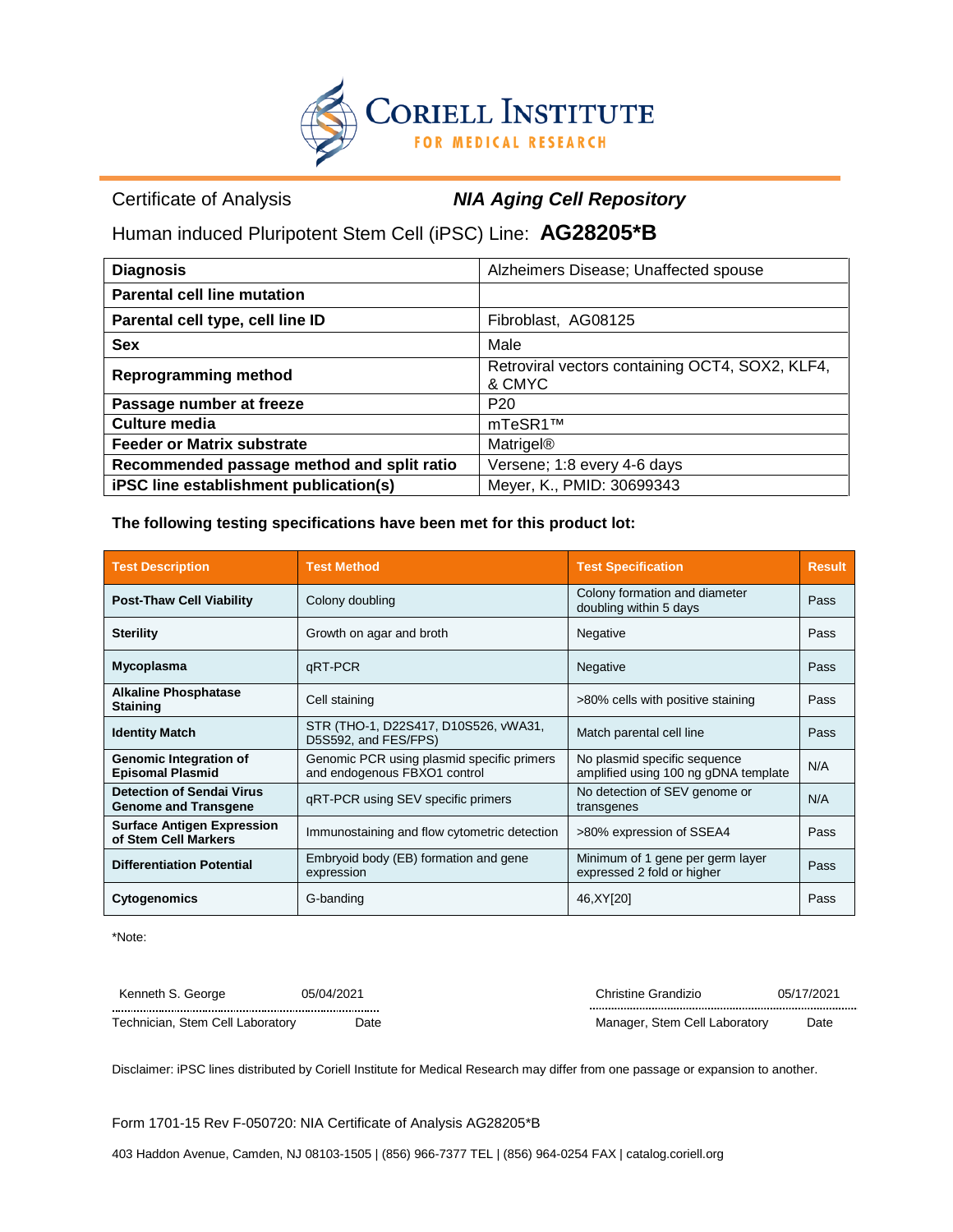

## **Post-Thaw Cell Viability**

One distribution lot vial of the cell line was thawed and placed in culture. Cultures were observed daily. Colonies were photographed upon first appearance, then 3 days later. Colonies must double in diameter within 5 days. The area for 5 colonies was measured using CellSens software on the Olympus IX50 microscope at 40x magnification. The average area is reported here.

| Day | Average area ( $\mu$ m <sup>2</sup> ) |
|-----|---------------------------------------|
|     | 26,206                                |
|     | 102.171                               |

Colony area increased by 4 fold.



Figure 1A. Colonies post thaw (Day 1)



**Figure 1B.** Colonies 3 days after first observation (Day 4)

## **Alkaline Phosphatase Staining**

Cells were stained using the StemTAGTM Alkaline Phosphatase Staining Kit from CellBiolabs, Inc.



**Figure 2.** iPSC colonies showing alkaline phosphatase activity

Form 1701-15 Rev F-050720: NIA Certificate of Analysis AG28205\*B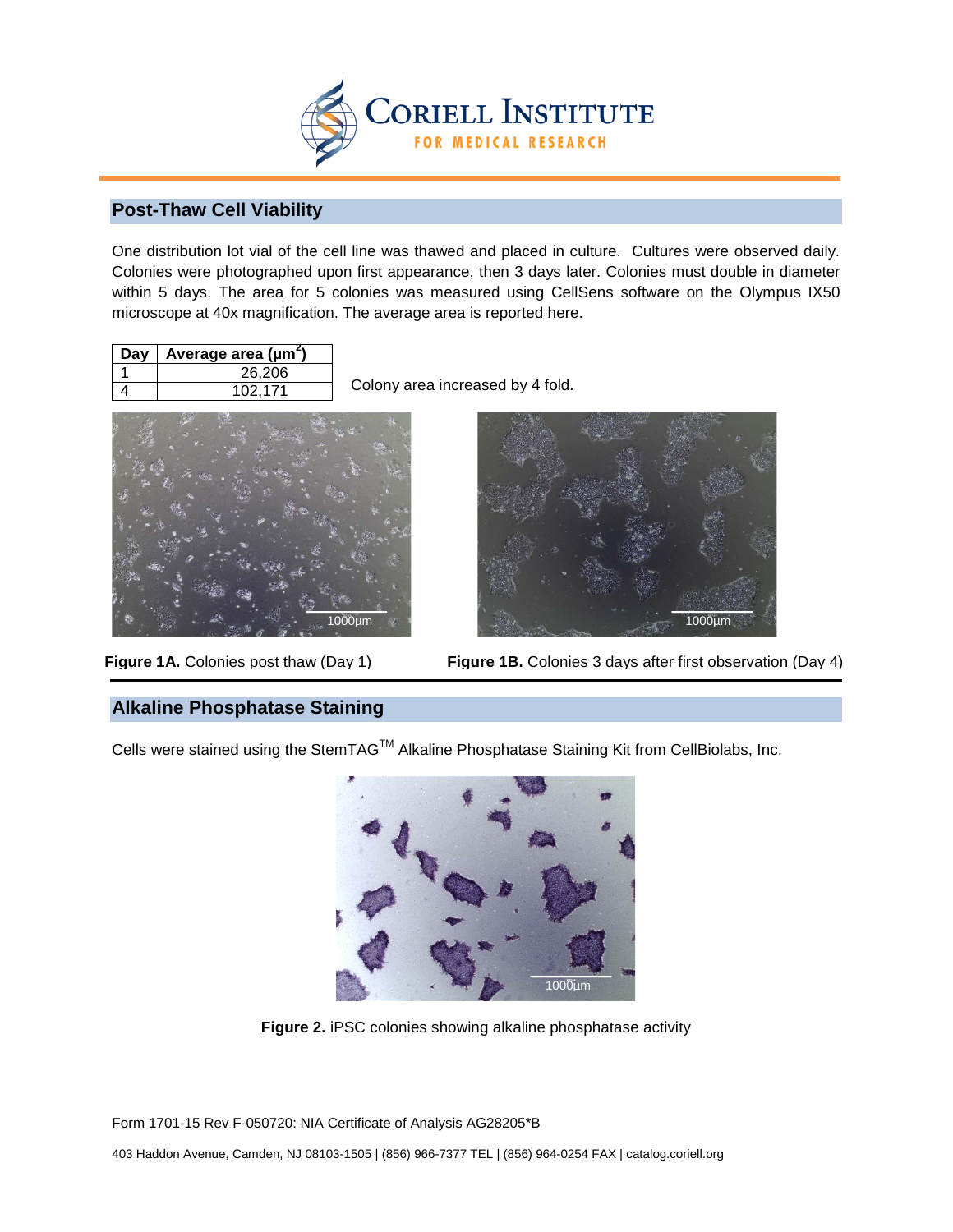

# **Surface Antigen Expression of Stem Cell Markers**

Undifferentiated cells are stained for stage specific embryonic antigen 4 (SSEA4) which is expressed on the surface of undifferentiated human pluripotent stem cells. Cells were analyzed using the MACSQuant Flow Cytometer by Miltyeni Biotec. More than 80% of cells should stain with antibodies specific for SSEA4.



AG28205B\_SSEA4\_2021-03-08.0001\Live cells\Single Cells

**Figure 3.** Representative histogram of SSEA4 positive population showing an overlay of isotype stained control (red) and SSEA4 positive population (blue)

Form 1701-15 Rev F-050720: NIA Certificate of Analysis AG28205\*B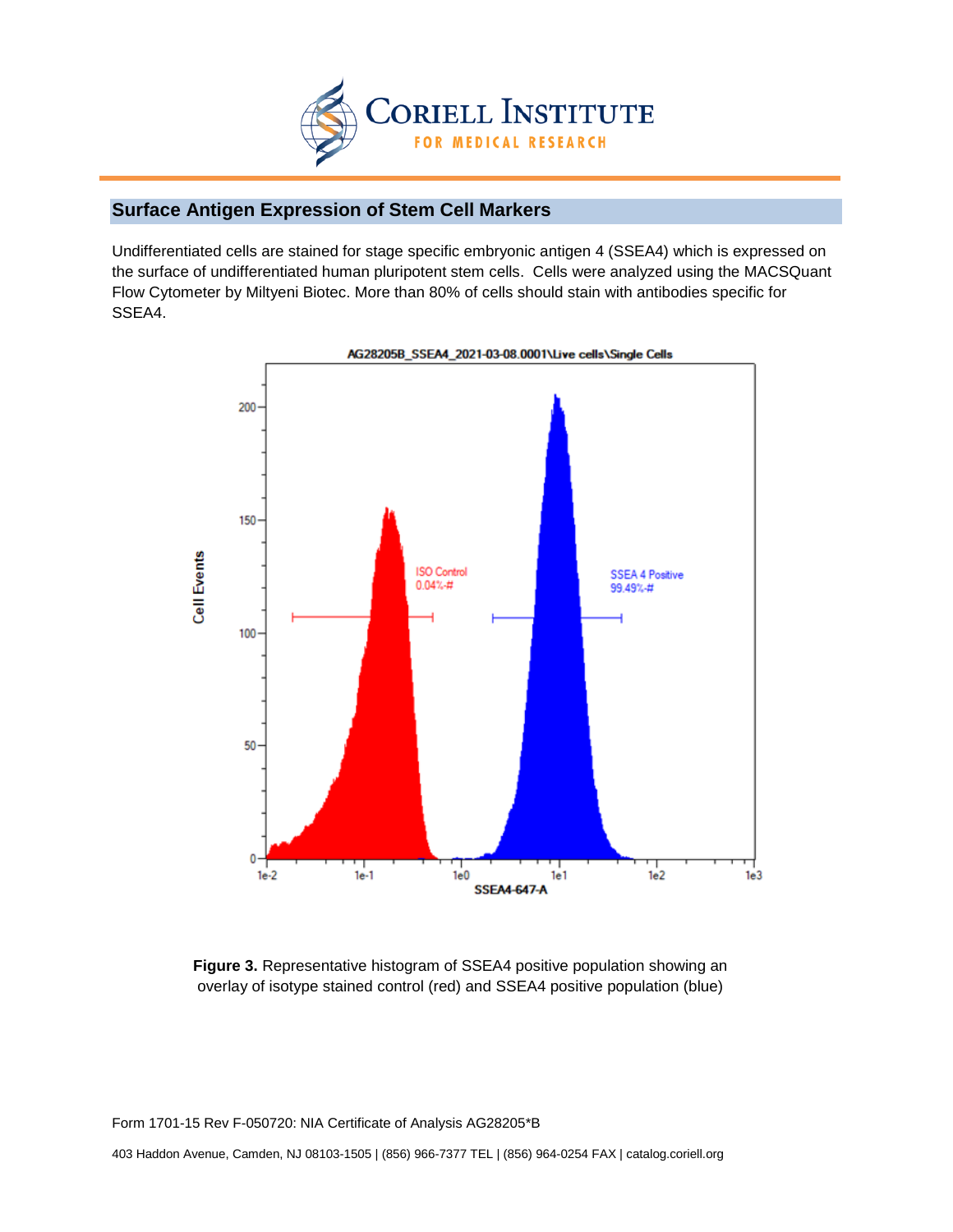

#### **Differentiation Potential**

Cells are differentiated by embryoid body (EB) formation to assess pluripotency. RNA is extracted and gene expression is measured by quantitative RT-PCR. Ct values are adjusted to the endogenous housekeeping gene GAPDH. Relative gene expression is shown as the fold difference in expression compared to undifferentiated cells. Expression of at least one gene per germ layer should increase by 2 fold or higher.



| Gene             | <b>Fold</b><br>change | Gene             | <b>Fold</b><br>change | Gene             | <b>Fold</b><br>change | Gene         | <b>Fold</b><br>change |
|------------------|-----------------------|------------------|-----------------------|------------------|-----------------------|--------------|-----------------------|
| OCT4             | 0                     | PAX <sub>6</sub> | 2                     |                  | 191                   | <b>AFP</b>   | 475358                |
| SOX <sub>2</sub> | 0                     | <b>NES</b>       | 0                     | <b>RUNX1</b>     | 24                    | <b>SOX17</b> | 112                   |
| <b>NANOG</b>     | 0                     | <b>TP63</b>      | 3                     | <b>DES</b>       | 9                     | <b>FOXA2</b> | 172                   |
| GDF <sub>3</sub> | 0                     | <b>KRT14</b>     | 10                    | <b>PECAM1</b>    | 74                    | SOX7         | 6                     |
| <b>REXO1</b>     | 0                     | <b>NOG</b>       | 25                    | TAL <sub>1</sub> | 12                    |              |                       |

**Figure 4.** Fold change in expression of pluripotency genes and tri-lineage specific genes

Note: Negative values are set as 0. Calculations are performed using the 2- ∆∆CT method. (*Livak KJ, Schmittgen TD. Methods. 2001 Dec;25(4):402-8.PMID:11846609)*